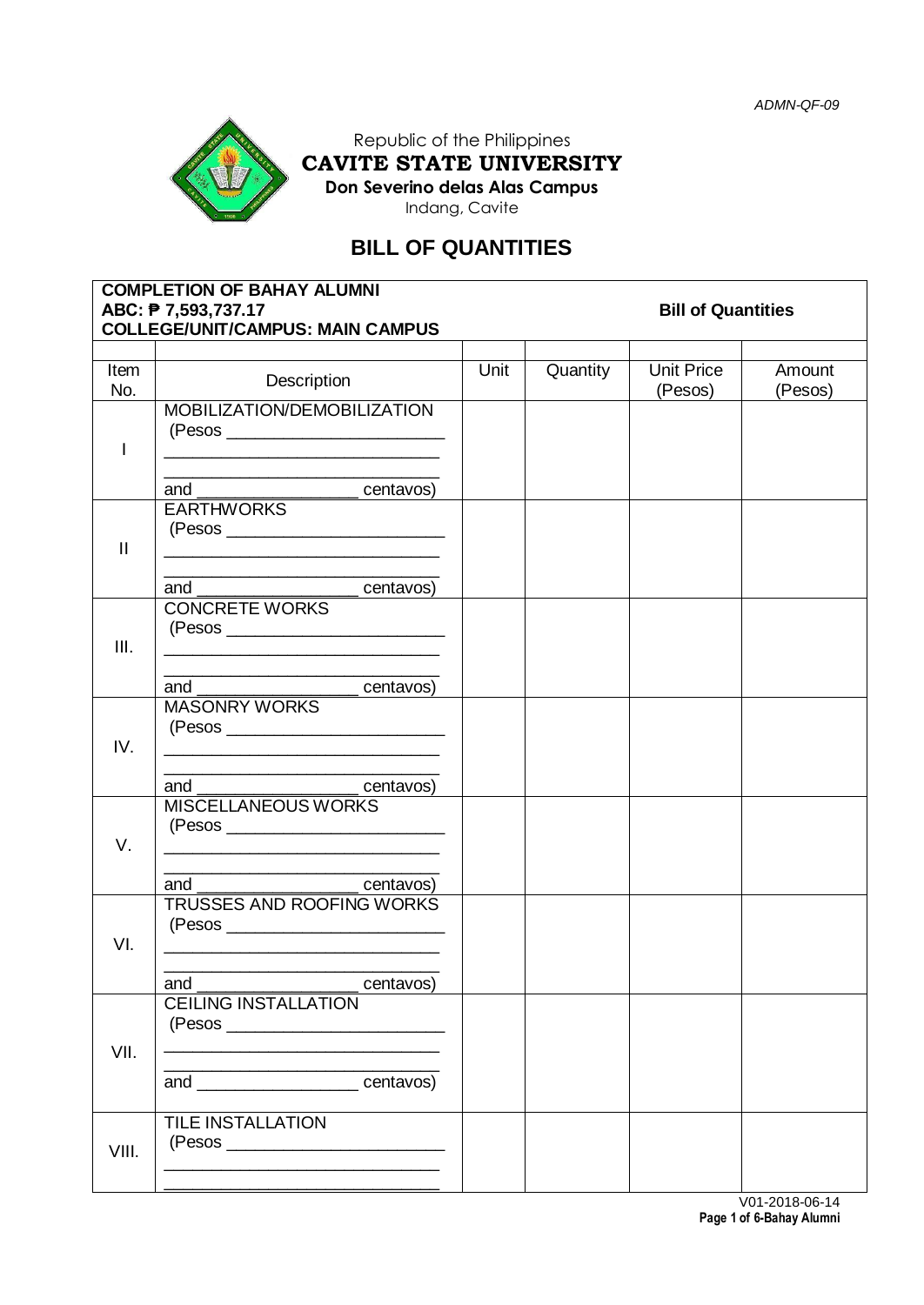|               | and                                                              | ______ centavos) |                                               |  |  |  |  |  |
|---------------|------------------------------------------------------------------|------------------|-----------------------------------------------|--|--|--|--|--|
| IX.           | <b>PAINTING WORKS</b>                                            |                  |                                               |  |  |  |  |  |
|               | and _________________________centavos)                           |                  |                                               |  |  |  |  |  |
| Χ.            | <b>ELECTRICAL WORKS</b><br>$(Pesos \_$                           |                  |                                               |  |  |  |  |  |
|               | and __________________________centavos)                          |                  |                                               |  |  |  |  |  |
| XI.           | <b>PLUMBING WORKS</b>                                            |                  |                                               |  |  |  |  |  |
|               | and                                                              | centavos)        |                                               |  |  |  |  |  |
| XII.          | <b>FORMWORKS</b><br><u> 1980 - Jan Samuel Barbara, martin di</u> |                  |                                               |  |  |  |  |  |
|               | and centavos)                                                    |                  |                                               |  |  |  |  |  |
|               | <b>GRAND TOTAL</b>                                               |                  |                                               |  |  |  |  |  |
|               | Write grand total in words                                       |                  |                                               |  |  |  |  |  |
|               |                                                                  |                  |                                               |  |  |  |  |  |
| Submitted by: |                                                                  |                  | <u> 1989 - Andrea Andrew Maria III (b. 19</u> |  |  |  |  |  |
| Position:     |                                                                  |                  |                                               |  |  |  |  |  |
|               | <b>Construction Company/Contractor:</b>                          |                  |                                               |  |  |  |  |  |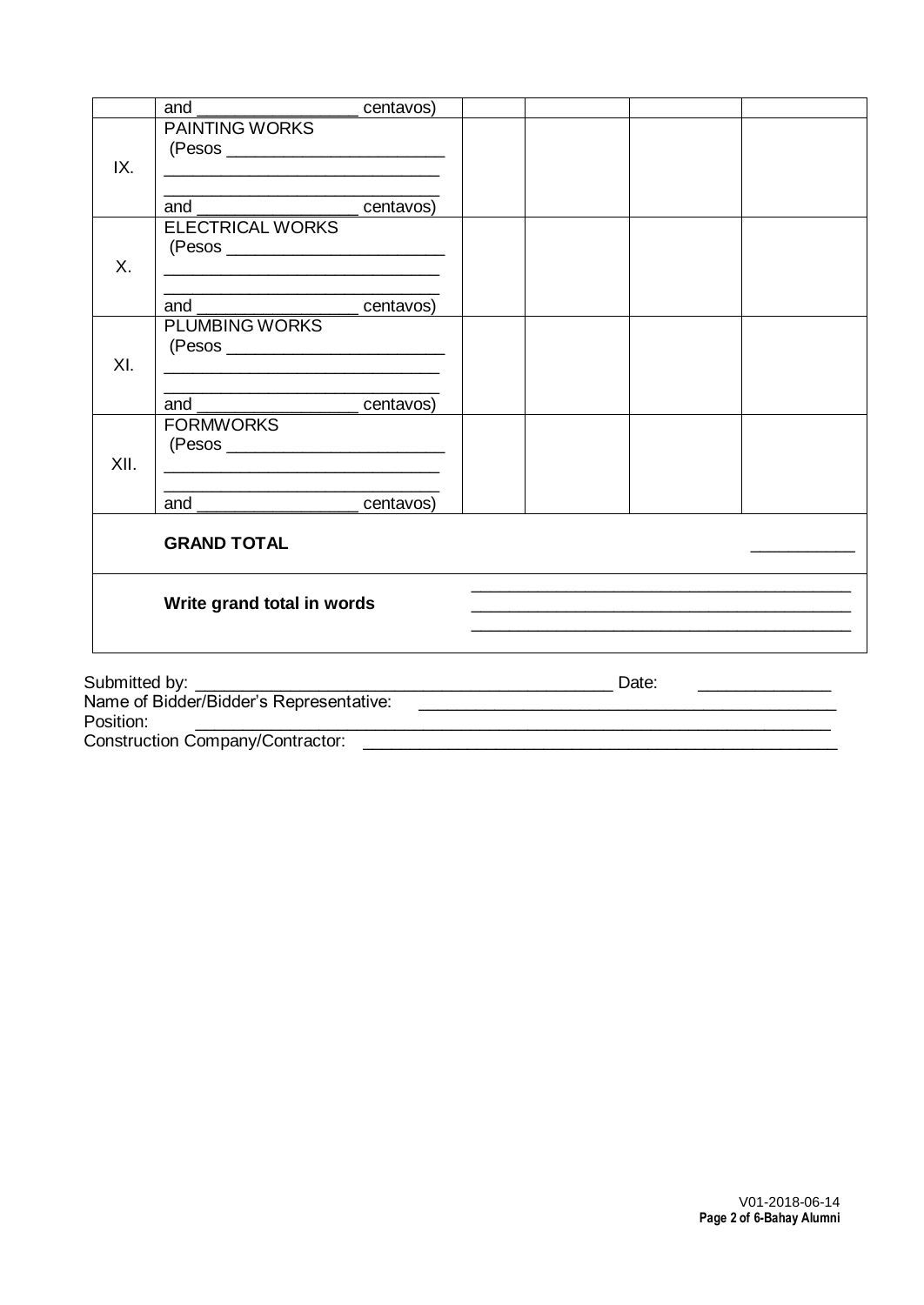#### *CAVITE STATE UNIVERSITY*

SCOPE OF WORK:

#### **A. COMPLETION OF BAHAY ALUMNI**

GENERAL NOTES:

- 1. The project should be finished for 180 calendar days.
- 2. Actual site inspection is a must. There is an existing structure.

# **B. Technical Description**

#### **I. Mobilization and Demobilization**

- a. The scope involves mobilization and demobilization of equipment/manpower upon the start and completion of the project.
- b. Included in the scope is clearing the site before and after the construction. All unuseable formworks, excessive soil fill and all other unwanted debris in the site should be disposed properly.
- c. Securing the site by putting temporary enclosure to ensure the safety of the workers and other personnel
- d. Installation of signage (billboard) for project information

#### **II. Earthworks**

- A. Excavation
	- 1. Total volume of excavation = 91.91 cu.m.
	- 2. The excavation includes the following:
		- wall footing
			- foundation for stiffener, remaining columns and stair foundation
			- preparation of soil for slab on fill
			- septic tank and catch basin
			- sewer pipe / water supply line and electricals ( see plan or ask engineer for details)
- B. Gravel fill
	- 1. This scope involves hauling,spreading, leveling and compacting of 0.05 m. thick gravel fill on prepared earth soil compacted bedding
	- 2. Provide 0.05 m. gravel fill on slab on fill, catch basin and septic tank
	- 3. See plans for details
- C. Additional fill & soil poisoning
	- 1. The area should be treated with termite proofing.
	- 2. The area of soil to be treated  $=$  306 sq.m.

# **III. Concrete Works**

- A. Cast-in-place concrete
	- 1. Concrete works include columns, footings, stiffener columns, slab, beams, stairs, roof , gutter, lavatory counters, ledge/canopy and all other concrete components needed to complete the structure.
		- Provide lintel beams for the opening of windows and doors. Use 0.15m x 0.20 m reinforced with 10 mm bars.
	- 2. Strength of concrete to be adopted shall be 3,500 psi
	- 3. Concrete works should be plain cement finished.
	- 4. Provide necessary tools and equipment needed for concrete works.
- B. Steel reinforcement
	- 1. Use deformed bar grade 40.
	- 2. Provide necessary tools and equipment needed for steel works.

# **IV. Masonry Works**

- A. CHB laying
	- 1. Installation of CHB reinforced with 10 mm 0 deformed bar spaced at 0.60 m. on center every three layers.
		- CHB 4" for partition walls.
	- 2. Masonry works should be plastered plain cement.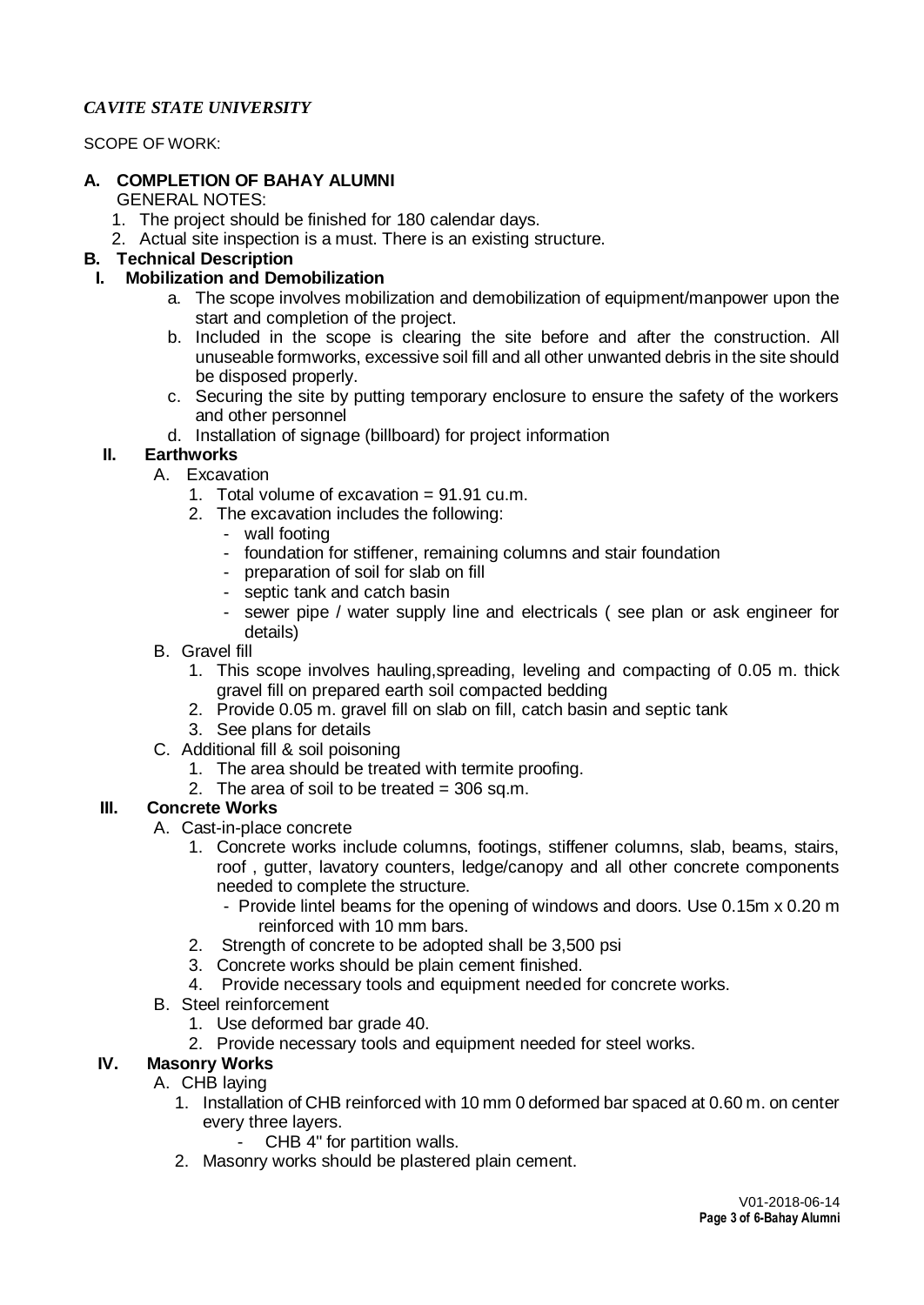### **V. Miscellaneous Works**

- A. The works include installation of the following doors:
	- 1. Door 1 2 sets (See plan for details)
	- 2. Door 2 1 set (See plan for details)
	- 3. Door 3 2 sets (See plan for details)
	- 4. Door 4 1 set (See plan for details)
	- 5. Door 5 10 sets (See plan for details)
	- 6. Door 6 3 sets (See plan for details)
	- 7. Door 7 2 sets (See plan for details)
	- 8. Door 8 8 sets (See plan for details)
	- 9. Door 9 1 Lot (See plan for details)
- B. The works also include the installation of the following windows:
	- 1. Window 1 2 sets (See plan for details)
	- 2. Window 2 5 sets (See plan for details)
	- 3. Window 3 2 sets (See plan for details)
	- 4. Window 4 2 sets (See plan for details)
	- 5. Window 5 5 sets (See plan for details)
	- 6. Window 6 1 set (See plan for details)
	- 7. Window 7 3 sets (See plan for details)
	- 8. Window 8 10 sets (See plan for details)
	- 9. Window 9 4 sets (See plan for details)
	- 10. Window 10 1 set (See plan for details)
	- 11. Window 11 1 set (See plan for details)
	- 12. Window 12 2 sets (See plan for details)
- C. Also included are installation of stair railing for both stairs (adopt the design of Admin Bldg's stair railings)
- D. See plan for details

#### **VI. Steel Trusses and Roofing**

- A. Trusses:
	- 1. See plans for sizes of bar and other details for the installation of steel trusses.
	- 2. This work also includes painting of two (2) coats of epoxy primer.
	- 3. Provide necessary tools and equipment.
	- 4. All joint connections should be fully welded.
	- 5. Use indicated sizes of steel bars/sheet for trusses, gusset plates , cross bracing, sag rod, purlins and base plate
	- 6. See plan for details
- B. Roofing:
	- 1. Adopt gauge 26 (0.5 mm.) rib type pre-painted roof sheet.
	- 2. Adopt gauge 26 x 18 (0.5 mm.) pre-fabricated and pre-painted ridge roll.
	- 3. All attachment for roofing sheet and ridge roll shall be 2 1/2" teckscrew for metal.
	- 4. Provide water sealant for all attachment (water sealant should be provided for both inside and outside surface of teckscrew head).

#### **VII. Ceiling Works**

Provide ceiling works for ground and second floor including eaves

- 1. Use 1/4" x 4" x 8" marine plywood for ground and second floor ceiling
- 2. Use metal furring as ceiling runner and ceiling joist at 0.40 m. on center both ways.
- 3. Provide decorative wooden molding to all ceiling perimeter and corners.
- 4. Provide 3/16" x 1" flat bar coated with primer and paint for ceiling hanger every 1.20 m. both ways.
- 5. Use pre-painted spandrel 4" for the whole area of eaves.
- 6. Provide ceiling ventilation for every 3 meters and all corners of the eaves.

#### **VIII. Tiles Installation**

- A. Supply and installation of the following:
	- 1. Granite colored tiles (locally-made) 0.60 m. x 0.60 m. for the whole area of ground and second floors of the building. Tiles must be accented with dark colors.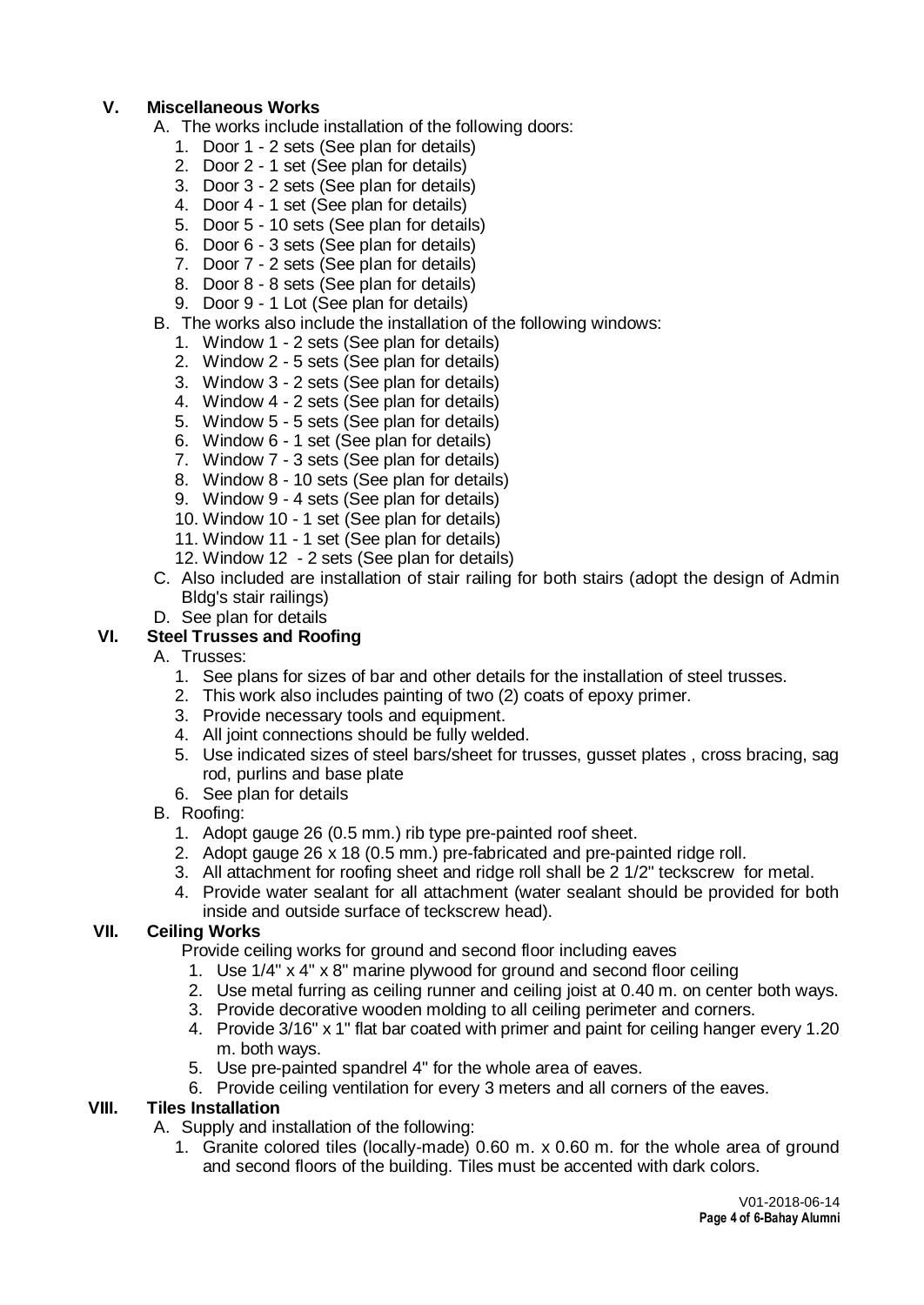- 2. Granite colored tiles (locally-made) 0.30 m. x 0.60 m. for all toilets of the building
	- Unglazed granite tiles for flooring
	- Glazed granite tiles for walls
- 3. Granite tiles with groove for the stairs.
- 4. Consult the end user for color preference of tiles.

# **IX. Painting Works (PAINTING OF THE WHOLE BUILDING)**

# A. Wood/Steel

- 1. Apply flat wall enamel by brush or spray. Allow to dry for 24 hours. Apply suitable putty on imperfections, then, sand.
- 2. Apply at least two coats of Quick Dry Enamel in the desired color.

# B. Concrete

- 1. Treat the surface with concrete neutralizer. Mix one part with 16 parts water by volume.
- 2. Apply Latex flat as primer. Repair minor surface imperfections with a suitable putty. Let dry, then sand.
- 3. Apply at least two coats of colored dirt resisting semi gloss latex paint ( factory mixed). **Note:** Color of paint will depend upon the preference of the end-user. Paints and its accessories should be BOYSEN or approved equal.

# **X. Electrical Works**

- 1. Supply and Installation of panel board and circuit breakers. **Note**: Bolt-on type, Nema Standard should be used.
- 2. Supply and installation of conductors and PVC conduit/junction box/utility box from main panel to convenience outlet/light outlet.
	- a) PVC conduit orange pipe.
	- b) Utility and junction boxes should be PVC and deep type.
- 3. Supply and Installation of electrical fixtures/switches/outlets and other electrical devices.
	- a) Switches (Bticino, National or its equivalent)
	- b) Convenience outlets (Bticino, National or its equivalent)
	- c) 2-T8 LED Fluorescent Lamp with diffuser ( 32 sets)
	- d) 1-T8 LED fluorescent lamp with diffuser (63 sets)
	- e) LED Pin Light 10 watt with case (30 sets)
	- f) Emergency Light (26 sets)
	- g) Auxiliary Fan (11 sets)
- 4. Provide and install 25 kva generator set 3 phase, 230 volts
- 5. Construction of service entrance post
- 6. Consult plan for details and extent of works.
- 7. Tap to the source.

# **XI. Plumbing Works**

- A. Water Supply Line
	- 1. Adopt PPR pipes and fittings for water line.
	- 2. Tapping to the source is included.
	- 3. No pipe should be embedded without testing it to leak.
- B. Sewer Line
	- 1. Adopt PVC heavy duty orange pipes and fittings (Sanimold type with O-ring or its equivalent) for ventilation, downspout and the whole sewer line system including septic vault fittings.
		- a) Use 4" Ø for drainage and down spout.
		- b) Use 2"  $\varnothing$  and 3"  $\varnothing$  for lavatory.
	- 2. Provide one unit septic tank.
	- 3. Provide catch basin with reinforced concrete pipes (See details).
- C. Fixture

Supply and Installation of the following:

1. Lavatory Sets with Heavy Duty Faucet & accessories (15 sets)